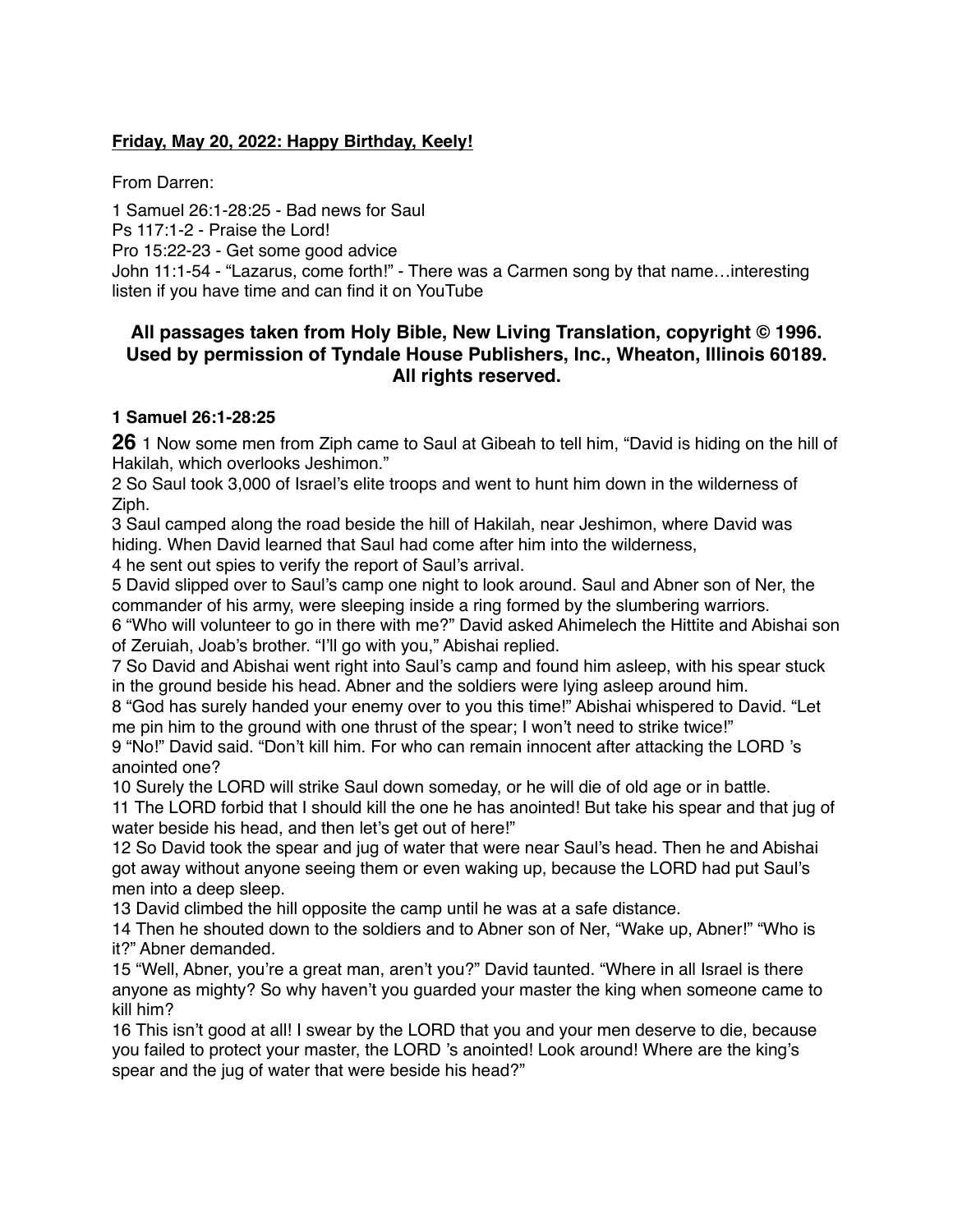17 Saul recognized David's voice and called out, "Is that you, my son David?" And David replied, "Yes, my lord the king.

18 Why are you chasing me? What have I done? What is my crime?

19 But now let my lord the king listen to his servant. If the LORD has stirred you up against me, then let him accept my offering. But if this is simply a human scheme, then may those involved be cursed by the LORD . For they have driven me from my home, so I can no longer live among the LORD 's people, and they have said, 'Go, worship pagan gods.'

20 Must I die on foreign soil, far from the presence of the LORD ? Why has the king of Israel come out to search for a single flea? Why does he hunt me down like a partridge on the mountains?"

21 Then Saul confessed, "I have sinned. Come back home, my son, and I will no longer try to harm you, for you valued my life today. I have been a fool and very, very wrong."

22 "Here is your spear, O king," David replied. "Let one of your young men come over and get it. 23 The LORD gives his own reward for doing good and for being loyal, and I refused to kill you even when the LORD placed you in my power, for you are the LORD 's anointed one.

24 Now may the LORD value my life, even as I have valued yours today. May he rescue me from all my troubles."

25 And Saul said to David, "Blessings on you, my son David. You will do many heroic deeds, and you will surely succeed." Then David went away, and Saul returned home.

**27** 1 But David kept thinking to himself, "Someday Saul is going to get me. The best thing I can do is escape to the Philistines. Then Saul will stop hunting for me in Israelite territory, and I will finally be safe."

2 So David took his 600 men and went over and joined Achish son of Maoch, the king of Gath. 3 David and his men and their families settled there with Achish at Gath. David brought his two wives along with him—Ahinoam from Jezreel and Abigail, Nabal's widow from Carmel.

4 Word soon reached Saul that David had fled to Gath, so he stopped hunting for him.

5 One day David said to Achish, "If it is all right with you, we would rather live in one of the country towns instead of here in the royal city."

6 So Achish gave him the town of Ziklag (which still belongs to the kings of Judah to this day), 7 and they lived there among the Philistines for a year and four months.

8 David and his men spent their time raiding the Geshurites, the Girzites, and the Amalekites people who had lived near Shur, toward the land of Egypt, since ancient times.

9 David did not leave one person alive in the villages he attacked. He took the sheep, goats, cattle, donkeys, camels, and clothing before returning home to see King Achish.

10 "Where did you make your raid today?" Achish would ask. And David would reply, "Against the south of Judah, the Jerahmeelites, and the Kenites."

11 No one was left alive to come to Gath and tell where he had really been. This happened again and again while he was living among the Philistines.

12 Achish believed David and thought to himself, "By now the people of Israel must hate him bitterly. Now he will have to stay here and serve me forever!"

**28** 1 About that time the Philistines mustered their armies for another war with Israel. King Achish told David, "You and your men will be expected to join me in battle."

2 "Very well!" David agreed. "Now you will see for yourself what we can do." Then Achish told David, "I will make you my personal bodyguard for life."

3 Meanwhile, Samuel had died, and all Israel had mourned for him. He was buried in Ramah, his hometown. And Saul had banned from the land of Israel all mediums and those who consult the spirits of the dead.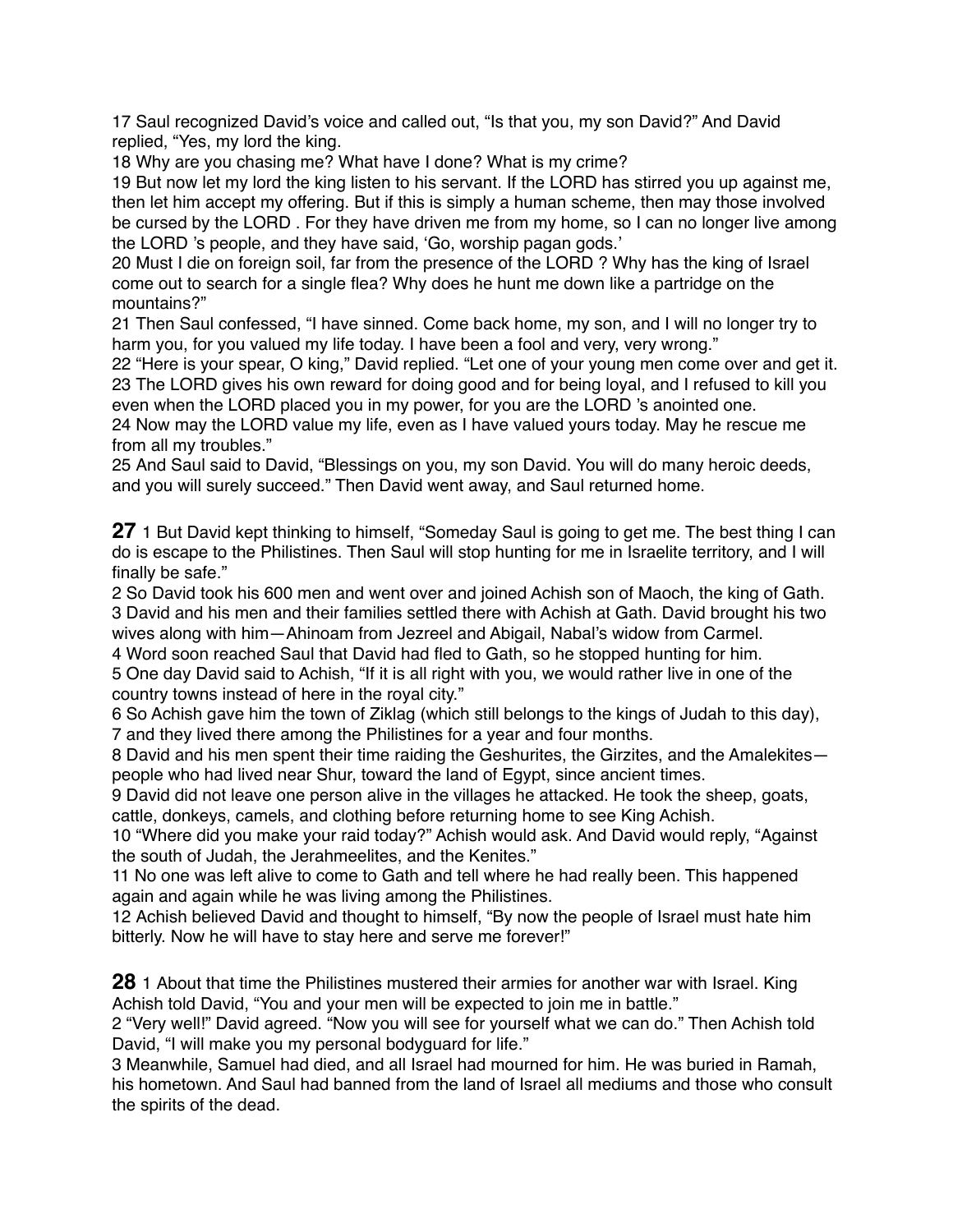4 The Philistines set up their camp at Shunem, and Saul gathered all the army of Israel and camped at Gilboa.

5 When Saul saw the vast Philistine army, he became frantic with fear.

6 He asked the LORD what he should do, but the LORD refused to answer him, either by dreams or by sacred lots or by the prophets.

7 Saul then said to his advisers, "Find a woman who is a medium, so I can go and ask her what to do." His advisers replied, "There is a medium at Endor."

8 So Saul disguised himself by wearing ordinary clothing instead of his royal robes. Then he went to the woman's home at night, accompanied by two of his men. "I have to talk to a man who has died," he said. "Will you call up his spirit for me?"

9 "Are you trying to get me killed?" the woman demanded. "You know that Saul has outlawed all the mediums and all who consult the spirits of the dead. Why are you setting a trap for me?" 10 But Saul took an oath in the name of the LORD and promised, "As surely as the LORD lives, nothing bad will happen to you for doing this."

11 Finally, the woman said, "Well, whose spirit do you want me to call up?" "Call up Samuel," Saul replied.

12 When the woman saw Samuel, she screamed, "You've deceived me! You are Saul!" 13 "Don't be afraid!" the king told her. "What do you see?" "I see a god coming up out of the earth," she said.

14 "What does he look like?" Saul asked. "He is an old man wrapped in a robe," she replied. Saul realized it was Samuel, and he fell to the ground before him.

15 "Why have you disturbed me by calling me back?" Samuel asked Saul. "Because I am in deep trouble," Saul replied. "The Philistines are at war with me, and God has left me and won't reply by prophets or dreams. So I have called for you to tell me what to do."

16 But Samuel replied, "Why ask me, since the LORD has left you and has become your enemy?

17 The LORD has done just as he said he would. He has torn the kingdom from you and given it to your rival, David.

18 The LORD has done this to you today because you refused to carry out his fierce anger against the Amalekites.

19 What's more, the LORD will hand you and the army of Israel over to the Philistines tomorrow, and you and your sons will be here with me. The LORD will bring down the entire army of Israel in defeat."

20 Saul fell full length on the ground, paralyzed with fright because of Samuel's words. He was also faint with hunger, for he had eaten nothing all day and all night.

21 When the woman saw how distraught he was, she said, "Sir, I obeyed your command at the risk of my life.

22 Now do what I say, and let me give you a little something to eat so you can regain your strength for the trip back."

23 But Saul refused to eat anything. Then his advisers joined the woman in urging him to eat, so he finally yielded and got up from the ground and sat on the couch.

24 The woman had been fattening a calf, so she hurried out and killed it. She took some flour, kneaded it into dough and baked unleavened bread.

25 She brought the meal to Saul and his advisers, and they ate it. Then they went out into the night.

# **Psalm 117:1-2**

**117** 1 Praise the LORD, all you nations. Praise him, all you people of the earth.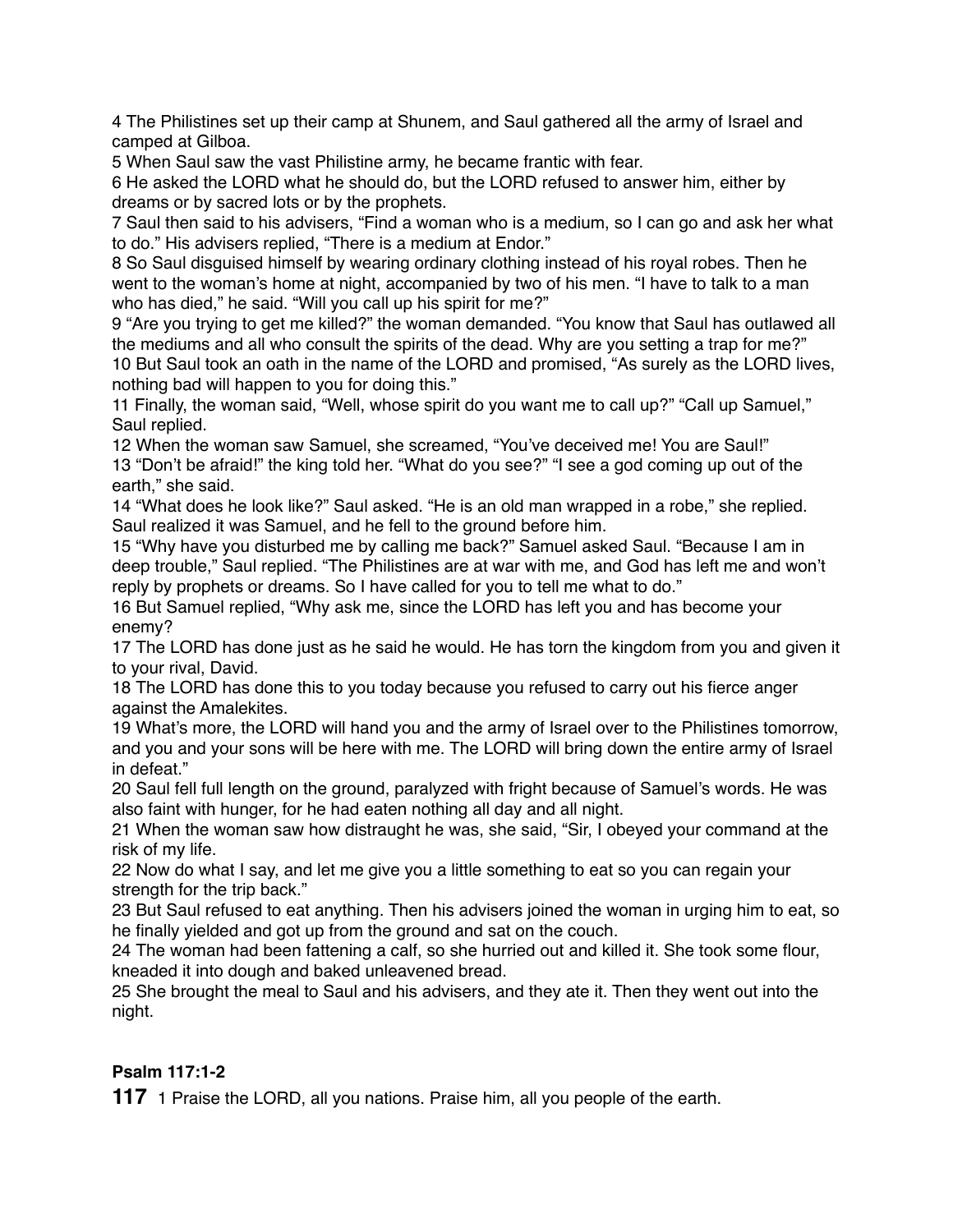For his unfailing love for us is powerful; the LORD 's faithfulness endures forever. Praise the LORD !

## **Proverbs 15:22-23**

22 Plans go wrong for lack of advice; many advisers bring success.

Everyone enjoys a fitting reply; it is wonderful to say the right thing at the right time!

## **John 11:1-54**

1 A man named Lazarus was sick. He lived in Bethany with his sisters, Mary and Martha. This is the Mary who later poured the expensive perfume on the Lord's feet and wiped them with her hair. Her brother, Lazarus, was sick.

 So the two sisters sent a message to Jesus telling him, "Lord, your dear friend is very sick." But when Jesus heard about it he said, "Lazarus's sickness will not end in death. No, it

happened for the glory of God so that the Son of God will receive glory from this."

So although Jesus loved Martha, Mary, and Lazarus,

he stayed where he was for the next two days.

Finally, he said to his disciples, "Let's go back to Judea."

 But his disciples objected. "Rabbi," they said, "only a few days ago the people in Judea were trying to stone you. Are you going there again?"

 Jesus replied, "There are twelve hours of daylight every day. During the day people can walk safely. They can see because they have the light of this world.

But at night there is danger of stumbling because they have no light."

Then he said, "Our friend Lazarus has fallen asleep, but now I will go and wake him up."

The disciples said, "Lord, if he is sleeping, he will soon get better!"

 They thought Jesus meant Lazarus was simply sleeping, but Jesus meant Lazarus had died. So he told them plainly, "Lazarus is dead.

 And for your sakes, I'm glad I wasn't there, for now you will really believe. Come, let's go see him."

 Thomas, nicknamed the Twin, said to his fellow disciples, "Let's go, too—and die with Jesus." When Jesus arrived at Bethany, he was told that Lazarus had already been in his grave for four days.

Bethany was only a few miles down the road from Jerusalem,

and many of the people had come to console Martha and Mary in their loss.

 When Martha got word that Jesus was coming, she went to meet him. But Mary stayed in the house.

Martha said to Jesus, "Lord, if only you had been here, my brother would not have died.

But even now I know that God will give you whatever you ask."

Jesus told her, "Your brother will rise again."

"Yes," Martha said, "he will rise when everyone else rises, at the last day."

 Jesus told her, "I am the resurrection and the life. Anyone who believes in me will live, even after dying.

 Everyone who lives in me and believes in me will never ever die. Do you believe this, Martha?"

 "Yes, Lord," she told him. "I have always believed you are the Messiah, the Son of God, the one who has come into the world from God."

 Then she returned to Mary. She called Mary aside from the mourners and told her, "The Teacher is here and wants to see you."